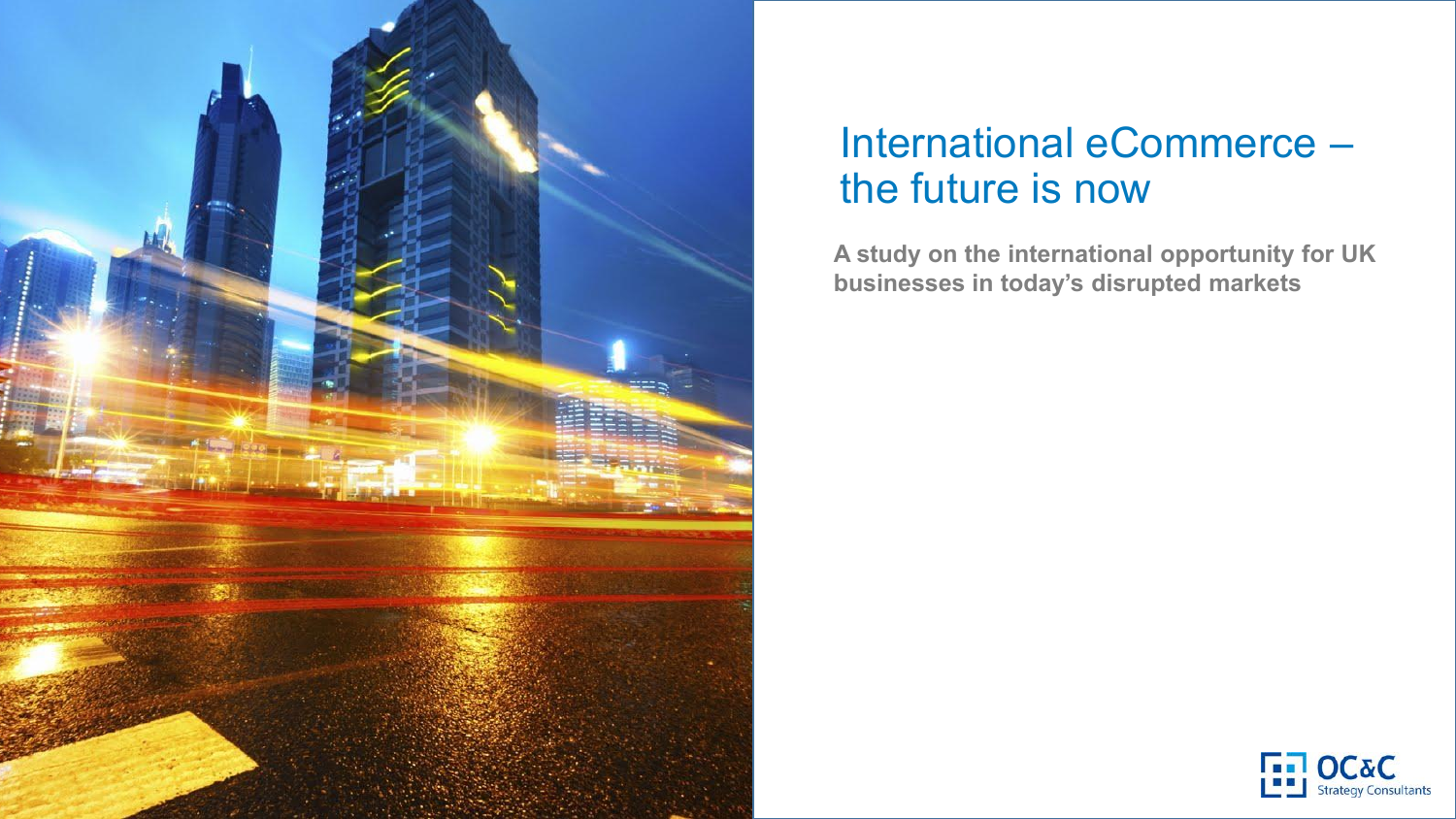## New eCommerce players internationalise in years, not decades

**Years to expand outside of domestic market** 

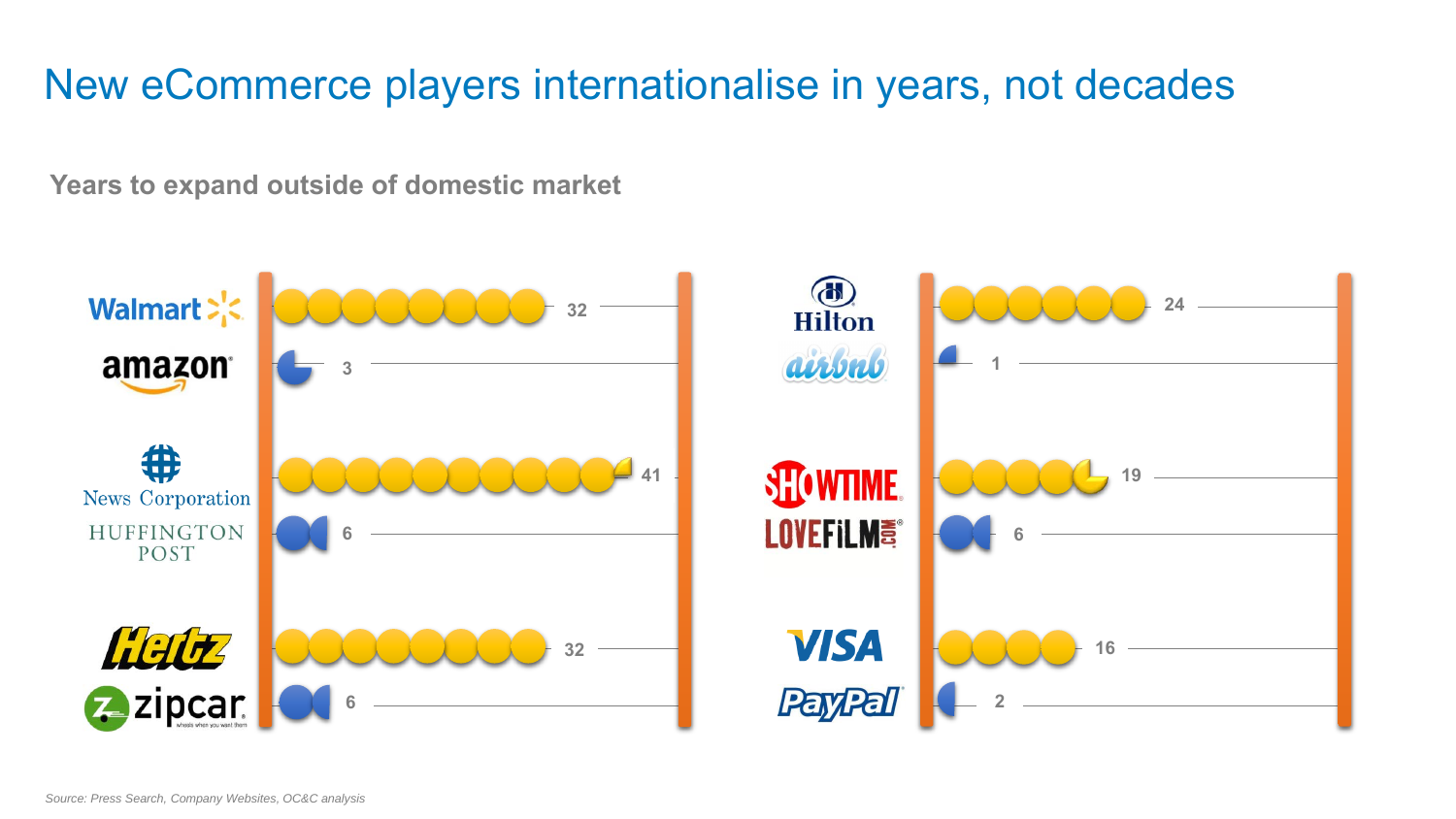#### New players, new business models

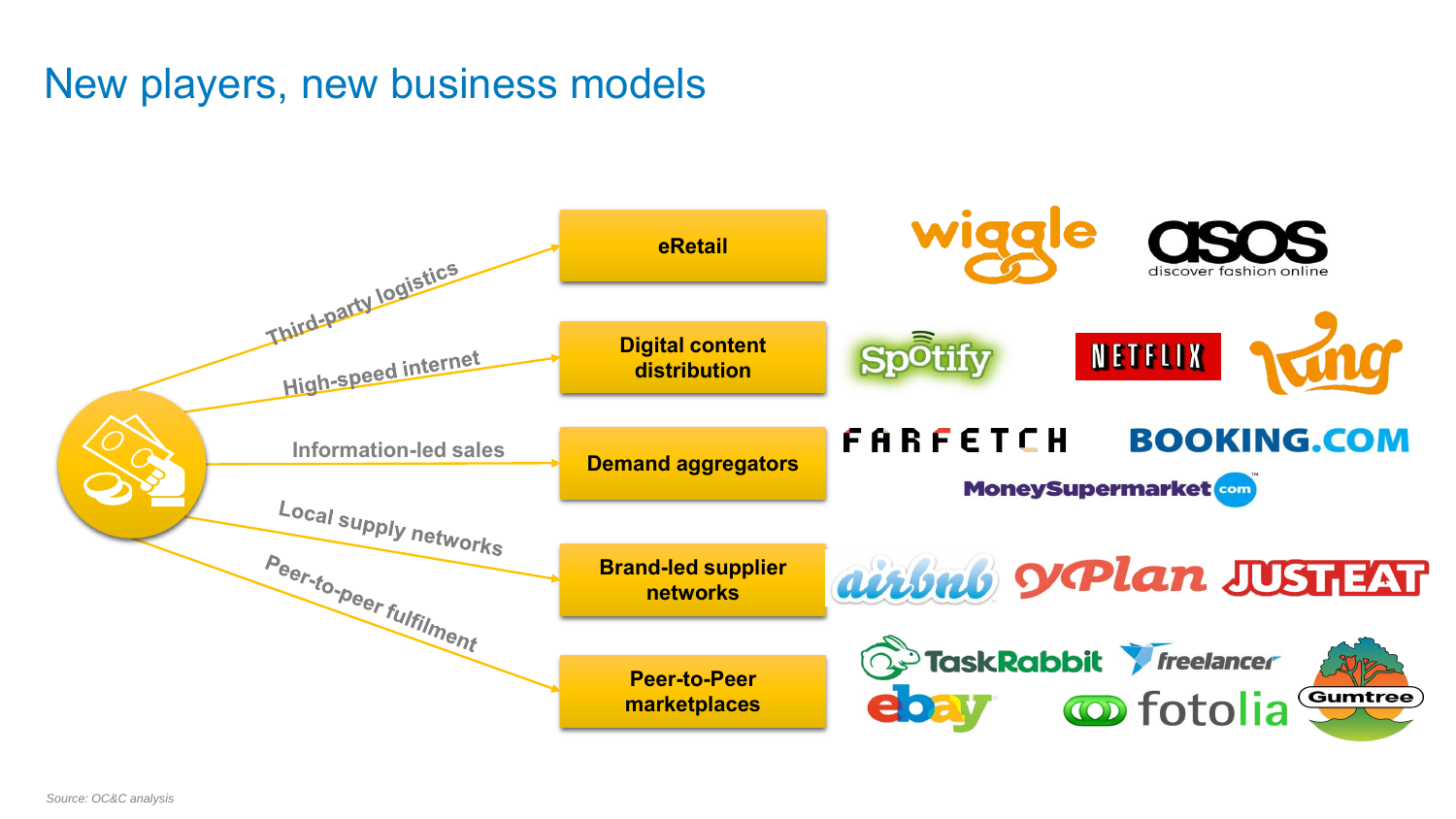## Global nature of search is fundamental enabler for customer acquisition

**Consumer search habits** 





**Growth in total search volume<sup>1</sup>** Indexed to 100, 2011

**Source of searches for UK pure-play retailers**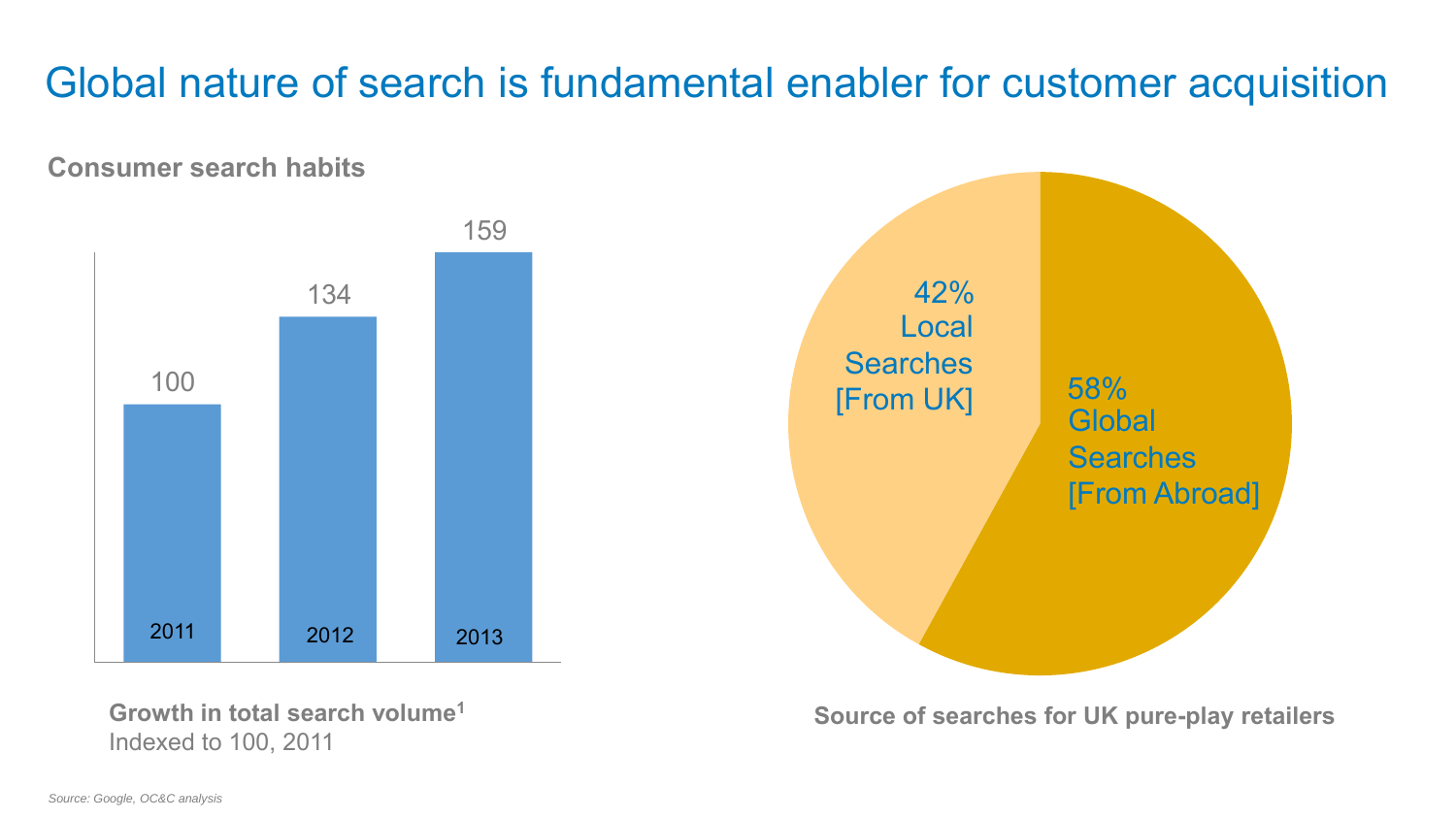eCommerce exports big growth opportunity for UK based companies

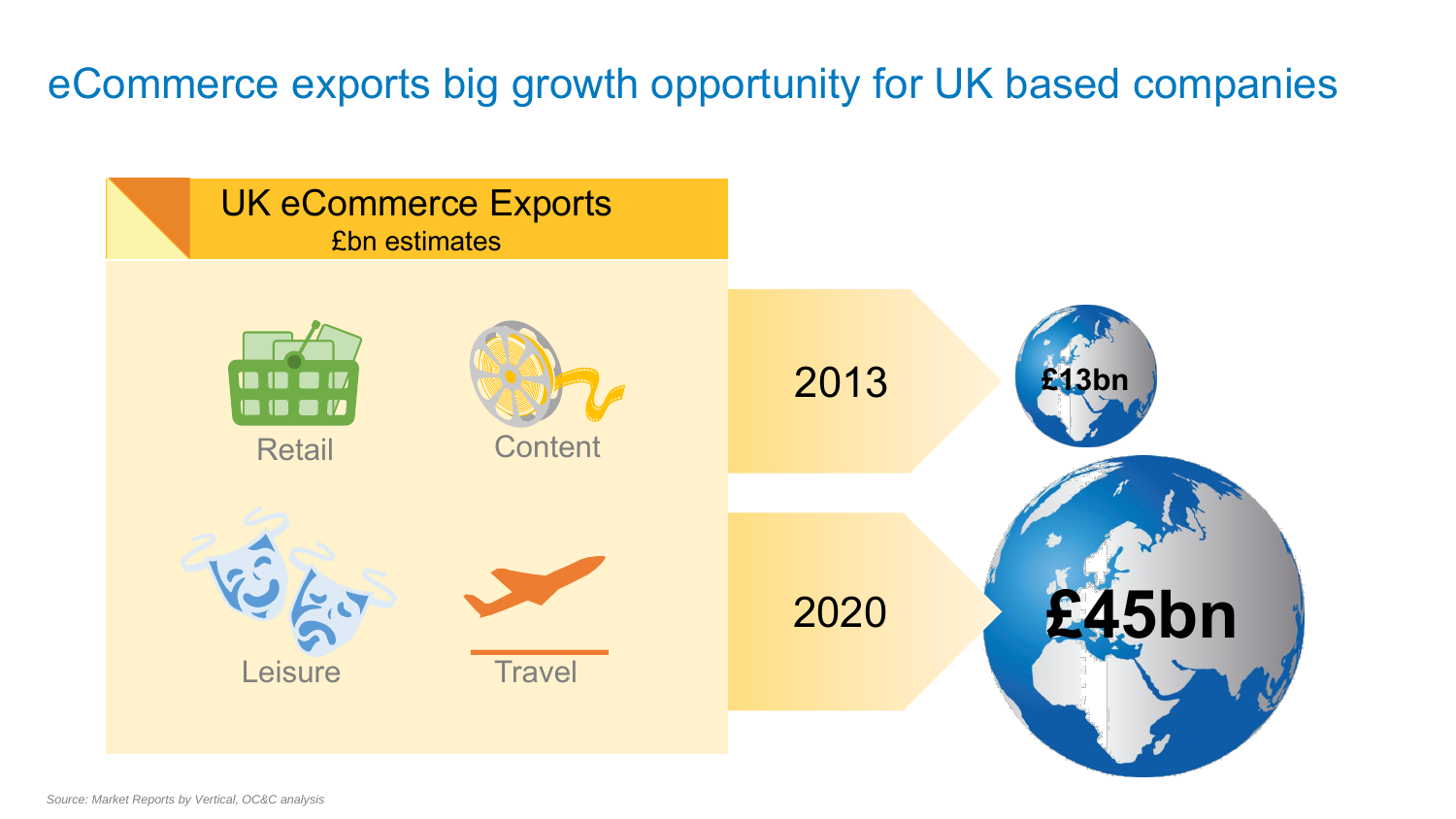# Degree of market readiness critical when prioritising opportunities

**Market readiness framework**  Retail forecast £bn 2020

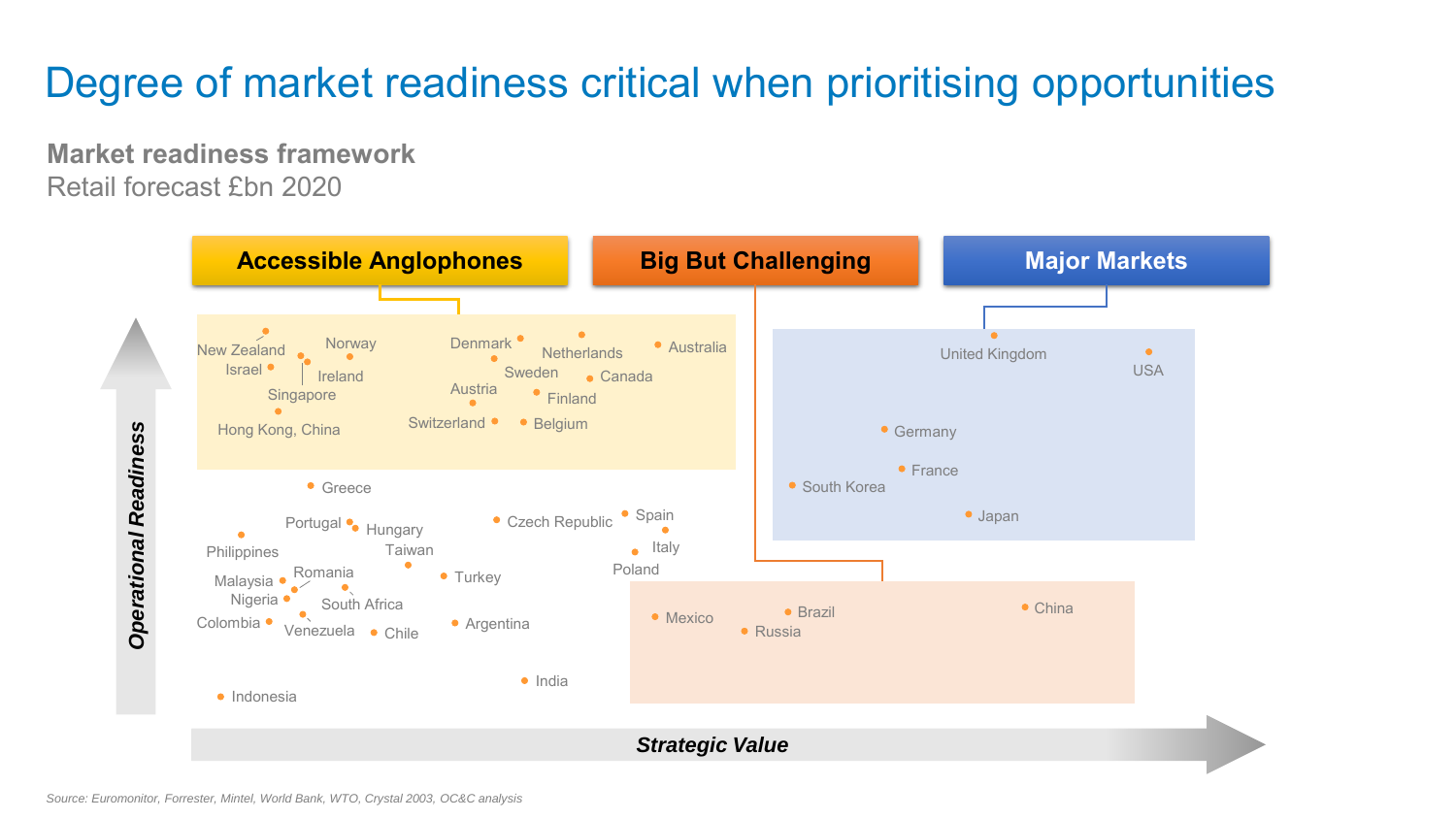# 'mobile-first' propositions will be critical for realising opportunity



**Worldwide broadband connections<sup>1</sup>** Billions of connections

1. 50 countries + MENA covered in PWC Media Outlook

*Source: PWC Media Outlook, OC&C analysis*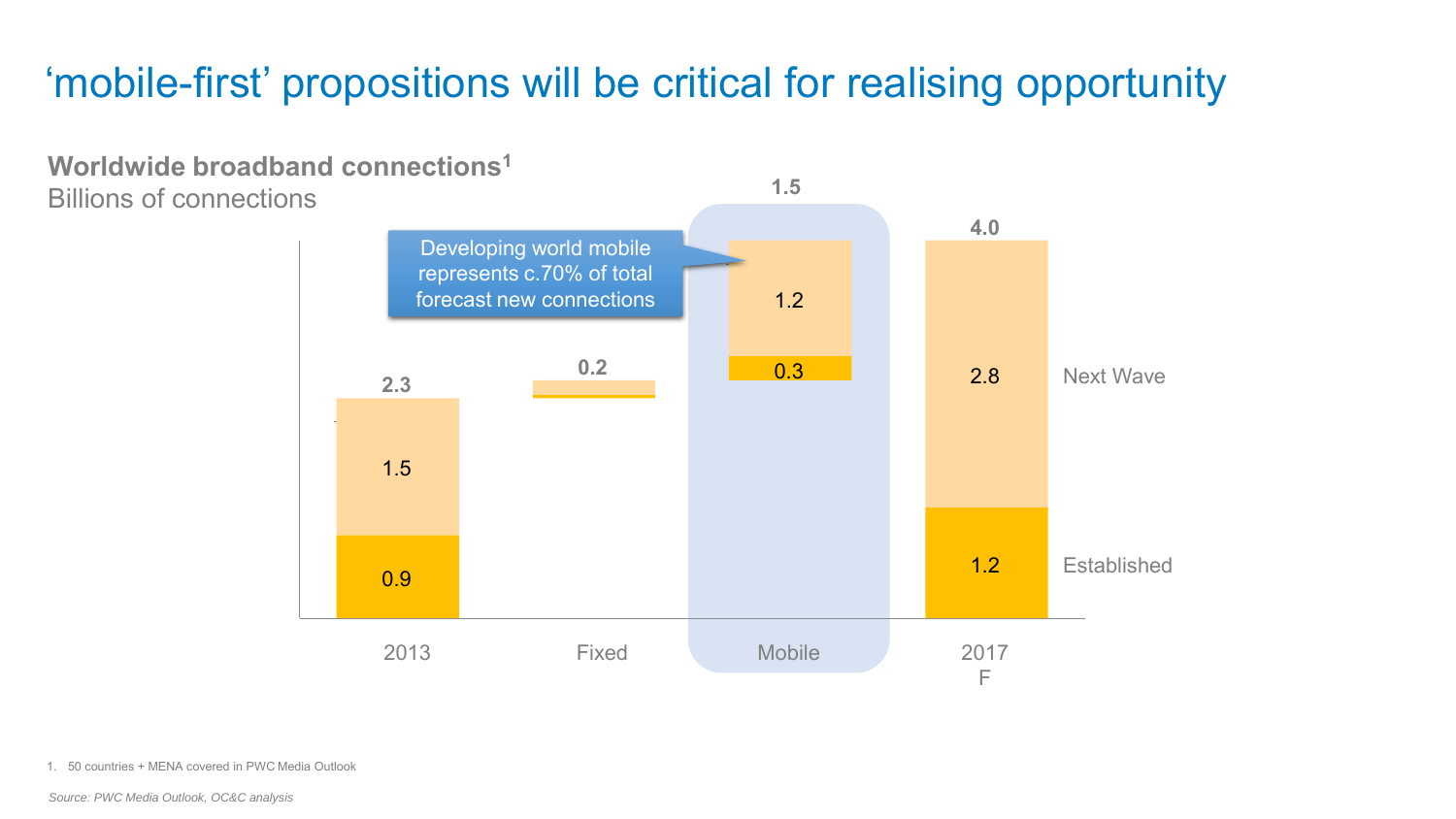## The rules of the game have changed – no sector is immune